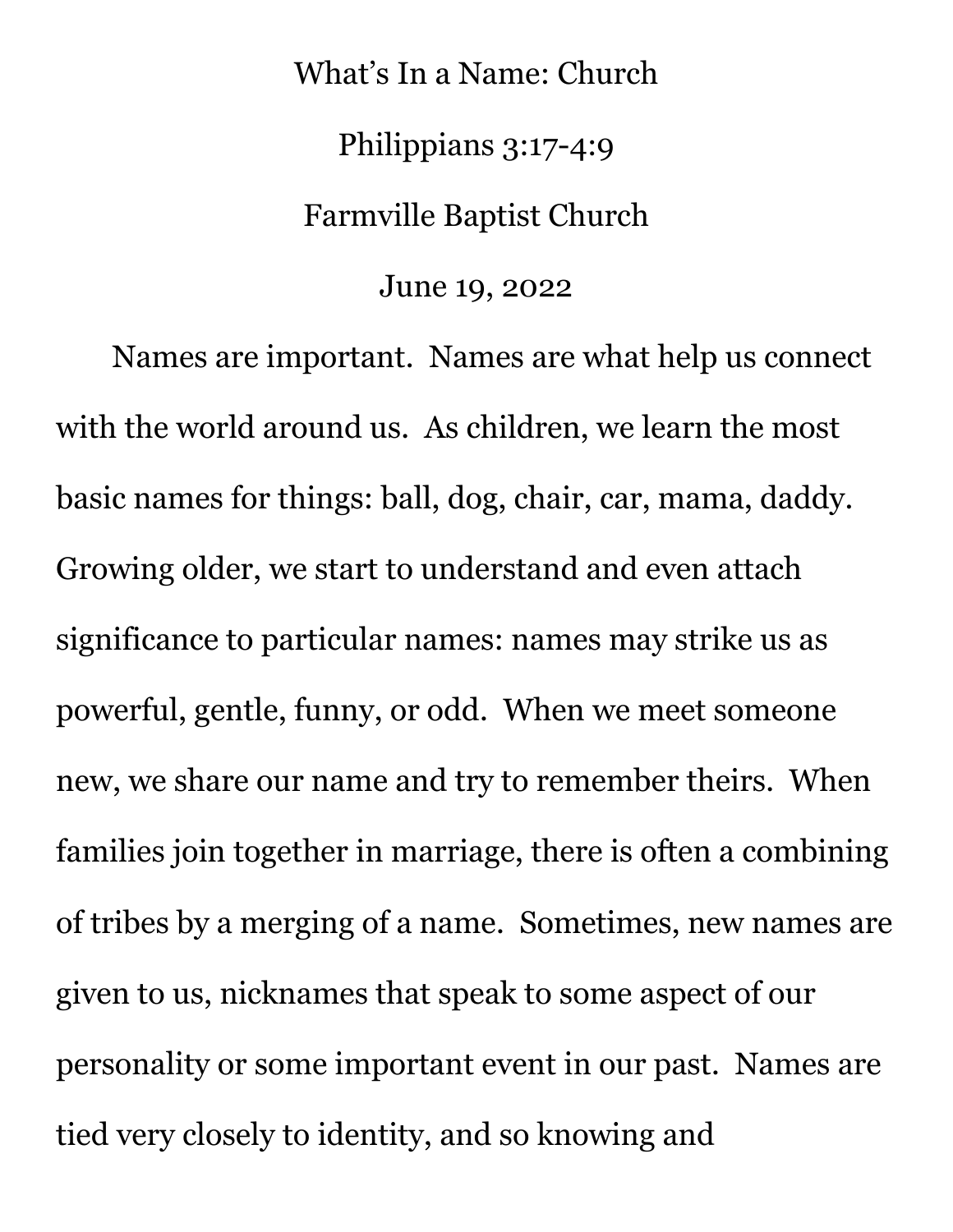understanding someone's name is essential in the larger effort to know and understand *them*.

Like people, churches have names. Some tell you about the church's history, or maybe where the church is located. Some churches put a value or a principle in their name, while some churches pay tribute to an important or generous member of the past. Whatever is included has a purpose, or at least it did when a congregation chose that name.

Our church has a name, too. We are Farmville Baptist Church. Each of those words has a meaning, a reason for its inclusion. And over the next three weeks, we're going to sit with what those words communicate about our congregation.

Now, we could go straight through the name, starting with Farmville, but I do think it's important to start with the most important word first. And while we all love Farmville, and while we have a historic Baptist connection that is vital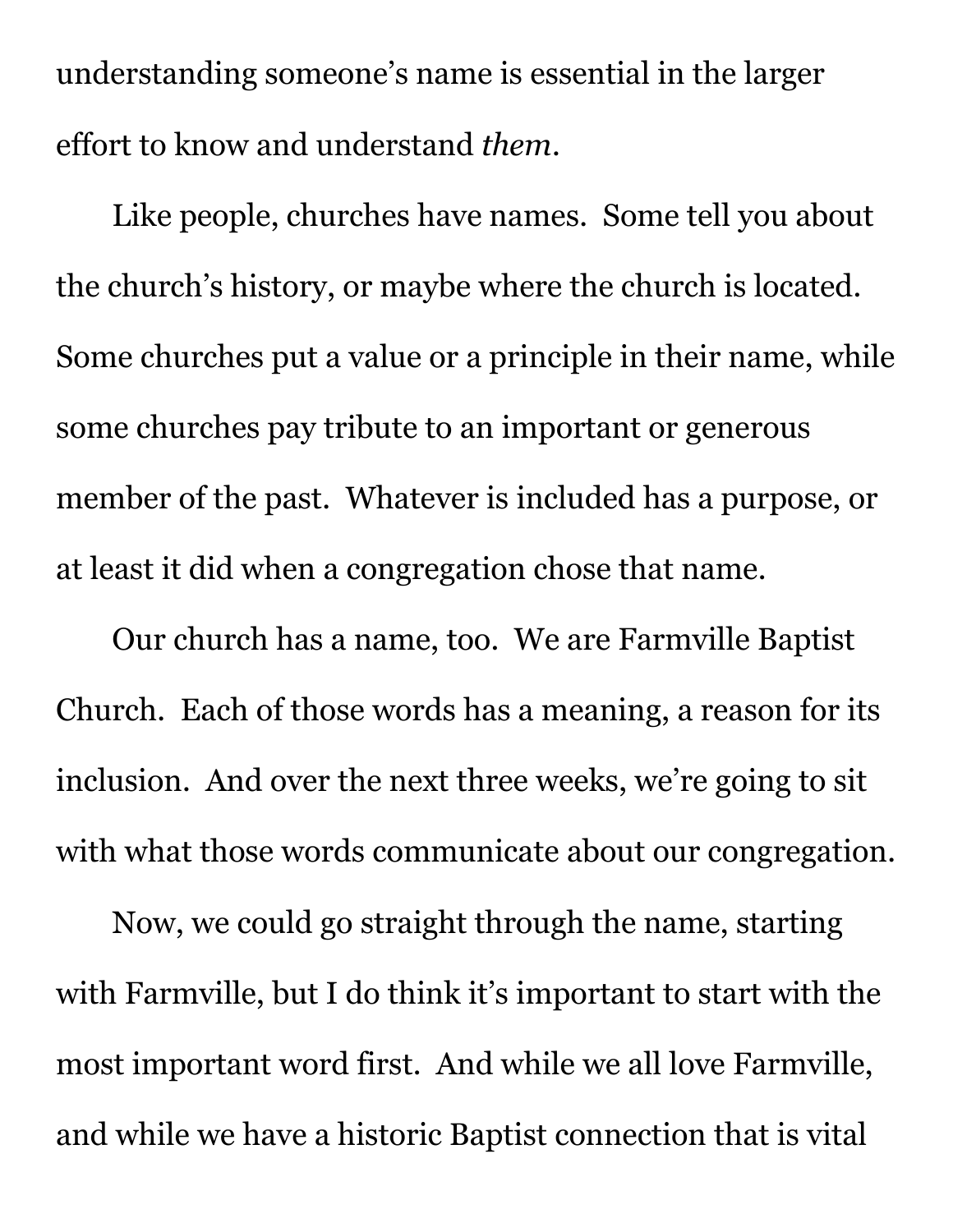to who we are, at our core, we are a church. That is the most important word on our sign out front, and it's the most important piece of the name that we have chosen to use to identify us, not just to one another, but to the world.

The word "church" is one of the earliest terms used to describe the community of faith formed by disciples of Jesus, and it gains authority as the proper catch-all for such communities because of Jesus's response to Peter in our first passage this morning.<sup>1</sup> But the word itself is a little generic; in the Greek, it is *ekklesia*, and that word simply means "assembly" or "association." There were all sorts of associations in your average Roman or Greek city: civic associations, religious associations, professional associations, sports associations, neighborhood associations. These were groups of people, loosely gathered around some

<sup>1</sup> Matthew 16:13-20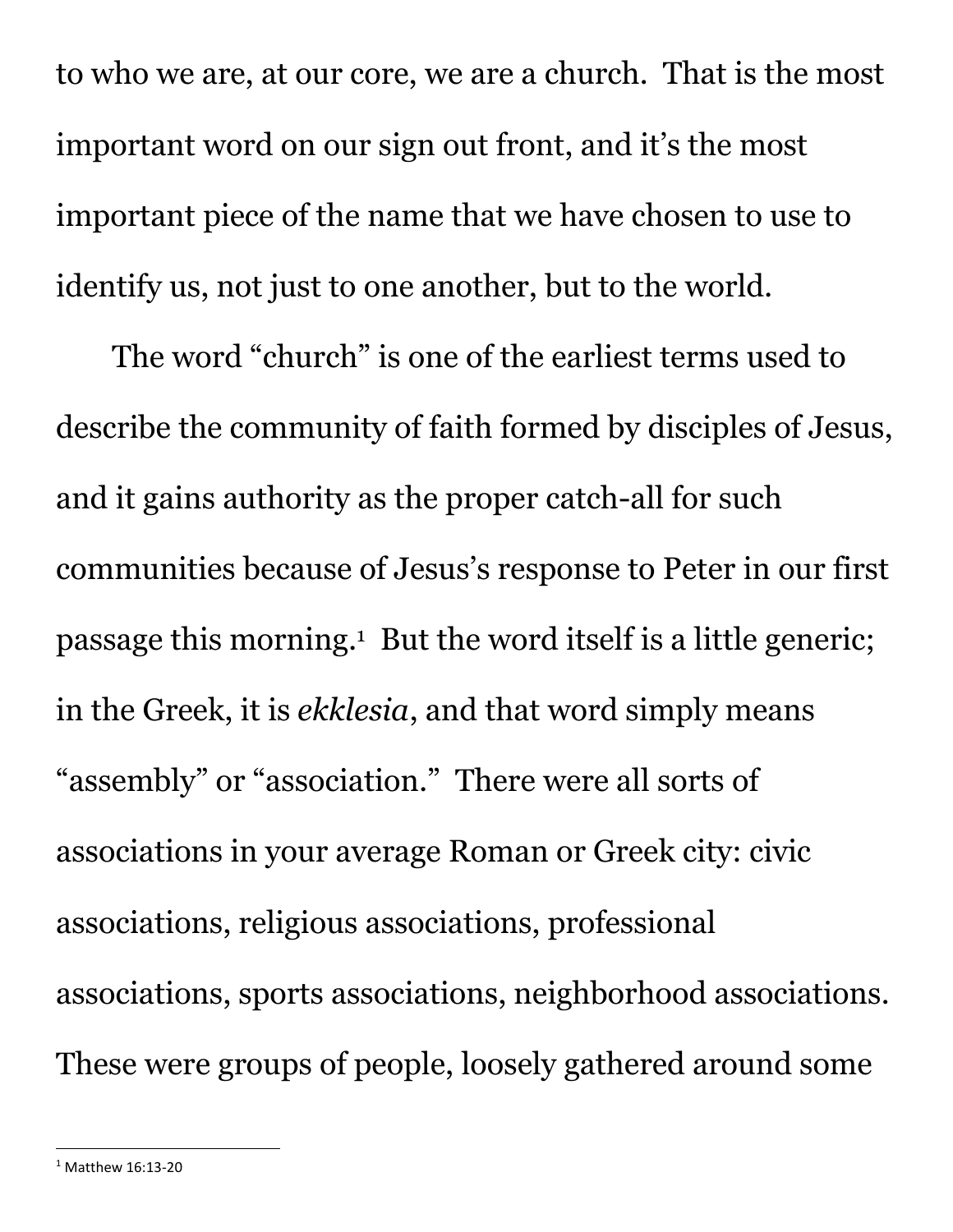common concern or interest, sometimes vital and serious, other times fairly trivial. A Greco-Roman *ekklesia* was about as generic a word for a gathering of people as possible.

So, given the common usage of the word, *ekklesia*, for all sorts of groups or gatherings, religious and non-religious, Jewish and Greek, what's so special about the Christian *ekklesia*? As little groups of Jesus people began gathering together in neighborhoods and households, what distinguished them from all the other *ekklesias*?

We catch a glimpse in the letter of Paul to the church in Philippi. Philippi, we may recall, was a Roman colony. Theologians Stanley Haeurwas and Will Willimon define a colony as "a beachhead, an outpost, an island of one culture in the middle of another, a place where the values of home are reiterated and passed on to the young, a place where the distinctive language and life-style of the resident aliens are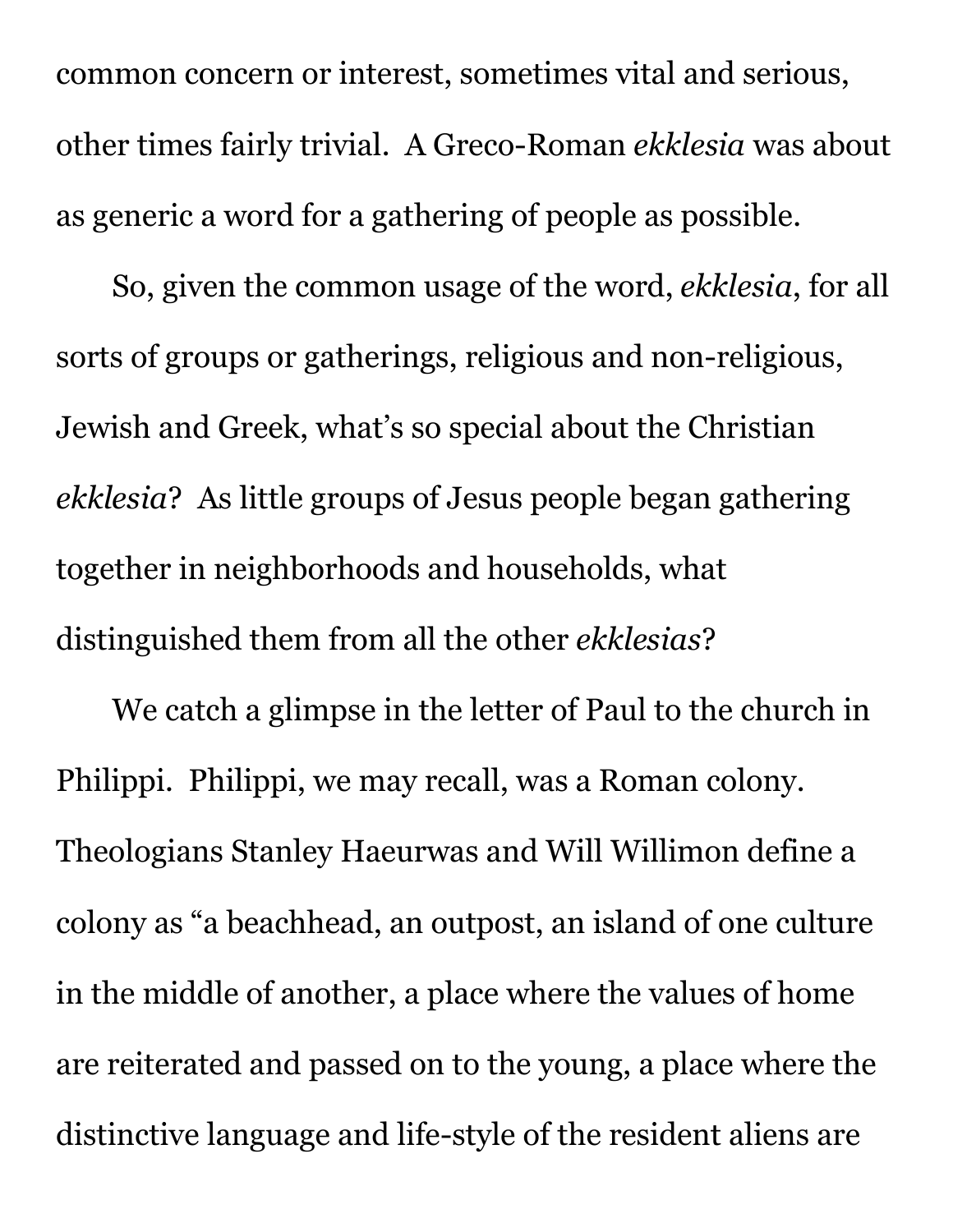lovingly nurtured and reinforced."<sup>2</sup> Philippi was such a colony – a small piece of Rome deep in what your average Roman would consider the barbarian wilderness. And in that colony, a different set of rules applied and a different sort of people could be found than existed all around. Here, Roman citizens lived and Roman law ruled. Both of these were vital pieces of what the colony was all about. Roman law created a known system of order, a particular way of life, that allowed for stability and predictability within the community. Making up that community were people – mostly former soldiers – who knew and cherished Rome's values and who identified, not as Macedonians or even as Philippians, but as Romans.

It was among these people, and in this town, that Paul and Silas started the first church in Europe. And so maybe it

<sup>2</sup> Resident Aliens, 12.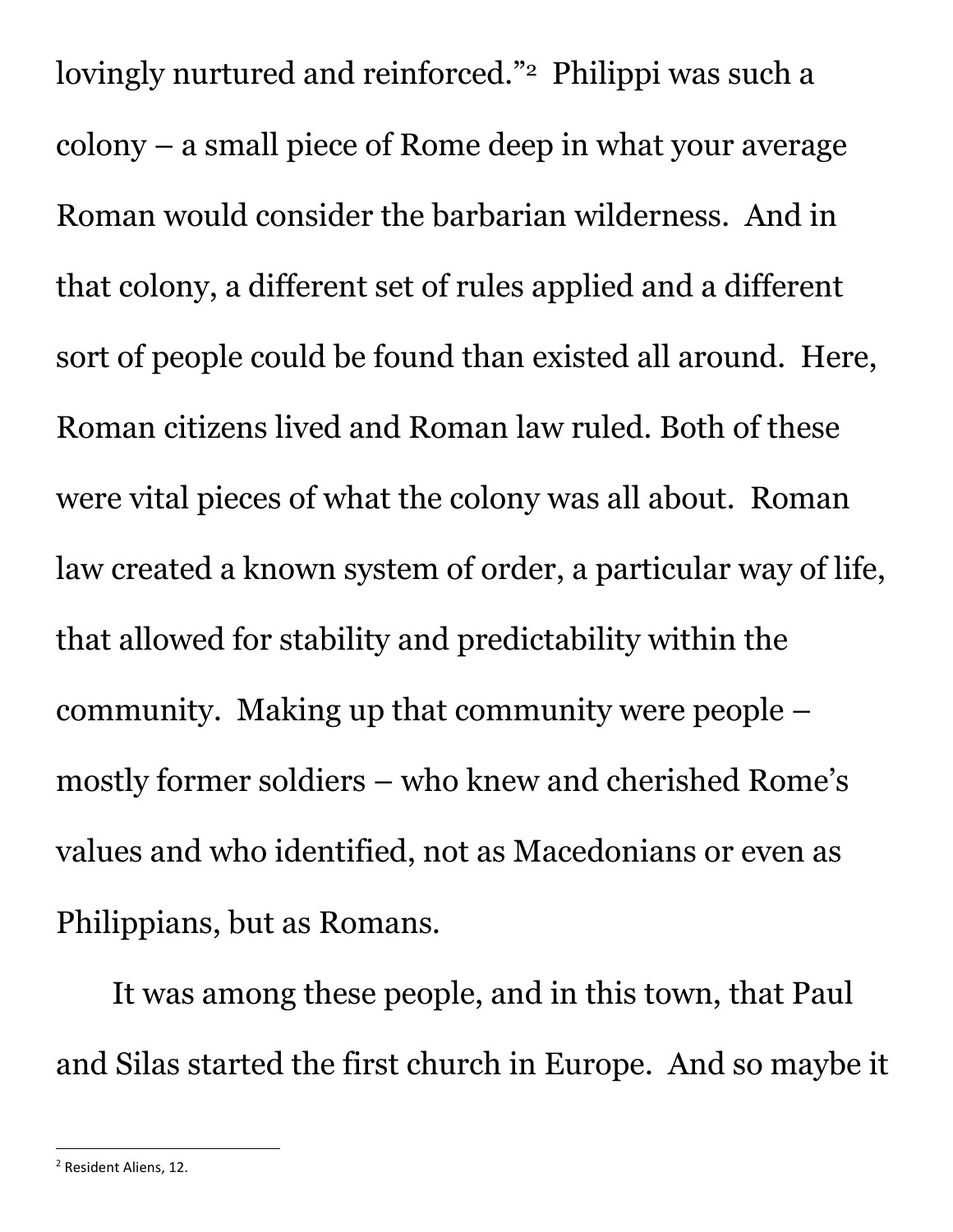shouldn't surprise us that later, when Paul writes to encourage that church, he uses a metaphor they would know well: he uses the language of colony.

The church, Paul says in Philippians, is a colony, too. Not a colony of Rome – far from it; they are a colony of heaven. And because the church is a colony of heaven, those who are part of that colony should understand their identity a little differently than everyone else and act a little differently than everyone else. Followers of Jesus, members of the colony, are citizens of heaven, of God's kingdom, not citizens of earth, or at least not earth as it is now. And followers of Jesus, members of the colony, are to live as citizens of heaven, not as citizens of earth. We act differently – a matter of behavior – because we are different – a matter of identity.

Let's break that down a little bit, as Paul does here.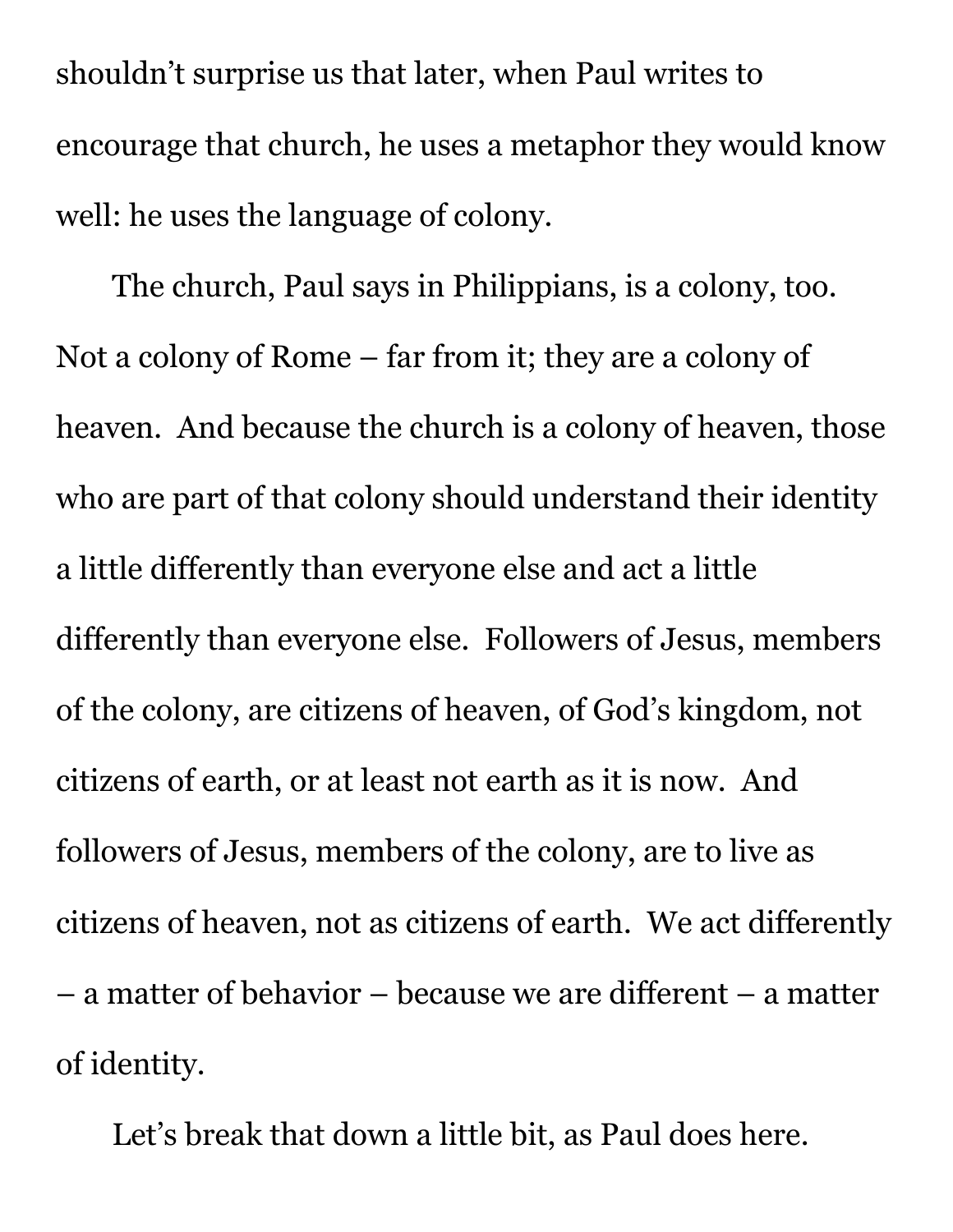First, citizenship. When did you learn about citizenship? I learned a bit about citizenship all through school. I remember learning about the fifty nifty United States from thirteen original colonies in grade school – we had a song and everything. I remember learning about our three branches of government, checks and balances, and all of that in high school. I remember going with my mom on election day and learning about our duty to be informed and engaged about our national and local civic life. And I learned how a bill becomes a law thanks to *Schoolhouse Rock* – which my son just discovered last week. So, all along through my education, both in school and outside of school, I learned about citizenship.

Or, I should say, I learned about American citizenship. Being a citizen of heaven – well, I had to learn that somewhere else, because being a citizen of God's kingdom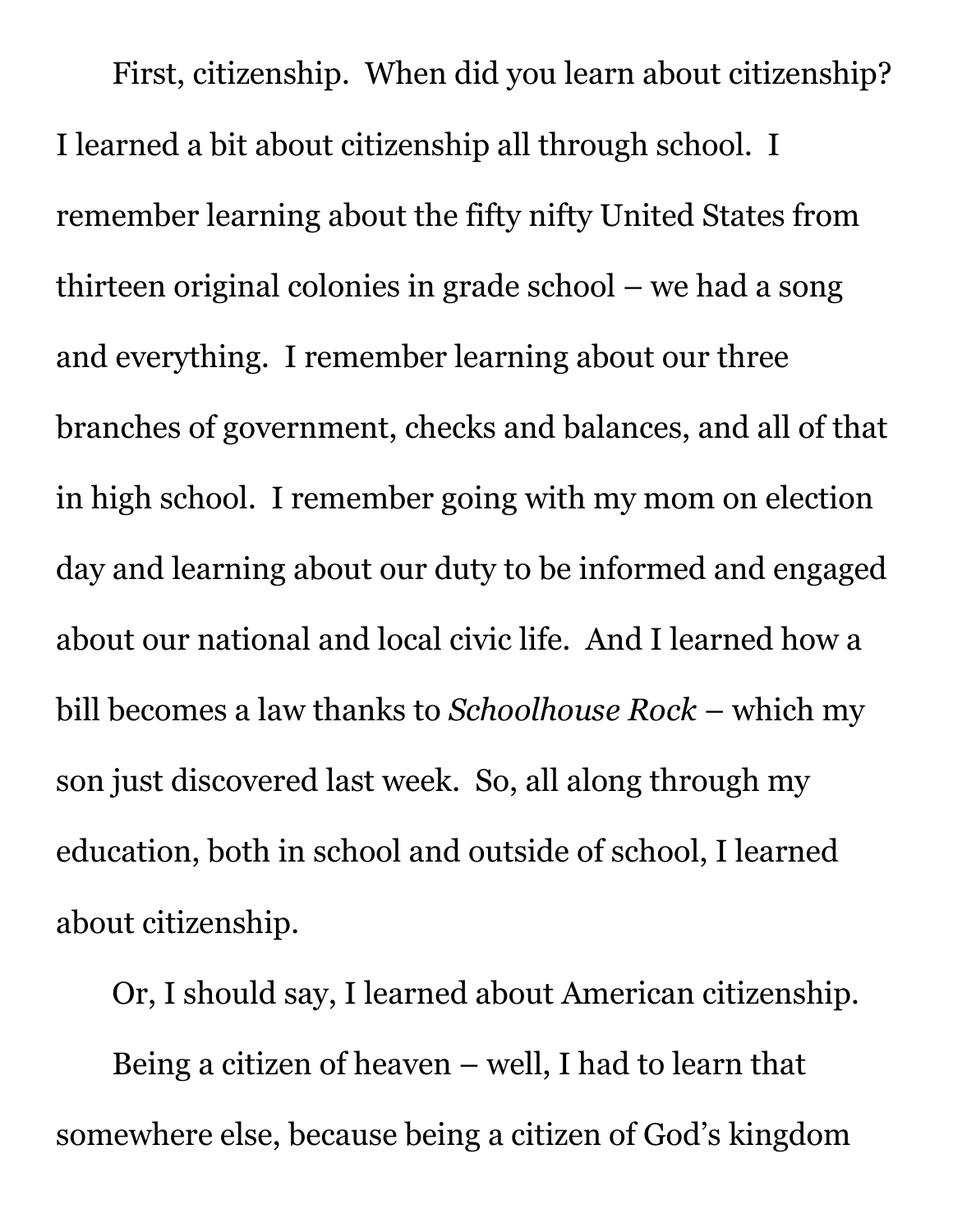looks quite a bit different than being a citizen of America, or any other nation, for that matter. But being a citizen of any place or realm, earthly or heavenly, is a call to be involved, engaged, and active. It involves participating in the life of the community, taking responsibility for the wellbeing of the community, and contributing to the work and goals of the community. A citizen is very different than a consumer; a consumer takes and takes, while a citizen, given the blessings of the community, responds with giving back and participating in the work of the community. Being a consumer is living a self-focused and low-expectation life; being a citizen is both more selfless and more demanding.

Paul, writing to some of the privileged few in the ancient world who had this sense of "citizen" as a kind of person who both received privileges and bore responsibilities, chose this language to describe the identity of the people of God: our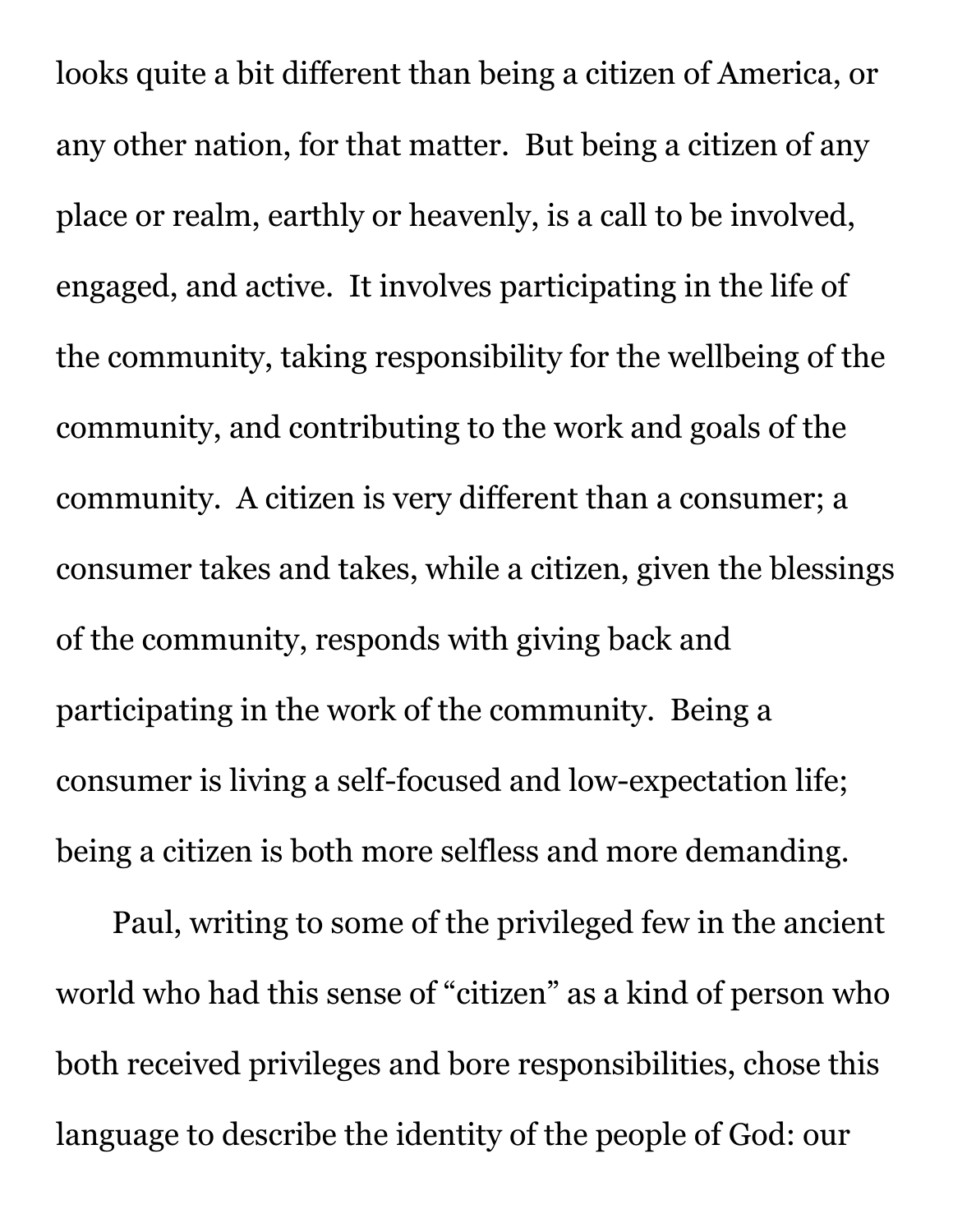citizenship is in heaven, he writes in Philippians 3:20. For followers of Christ, our ultimate allegiance isn't to tribe or country; it's to the kingdom of God. And so our priorities, our values, and our sense of responsibility are quite different than what is expected from citizens of any earthly nation. Our way of life is different. We are citizens of another place – and we live here, together, in a colony of heaven, the church. That is our identity. That is who we are.

What do such citizens do, though? What does that look like in practice, to live as citizens of heaven? What is life like in the colony of heaven known as the church?

Paul addresses that in our passage today, too, because for him life in the colony isn't just about identity – citizenship – it's also about behavior – how we actually live. In his description to the Philippian church of the citizen way of life, Paul begins by grounding his expectations in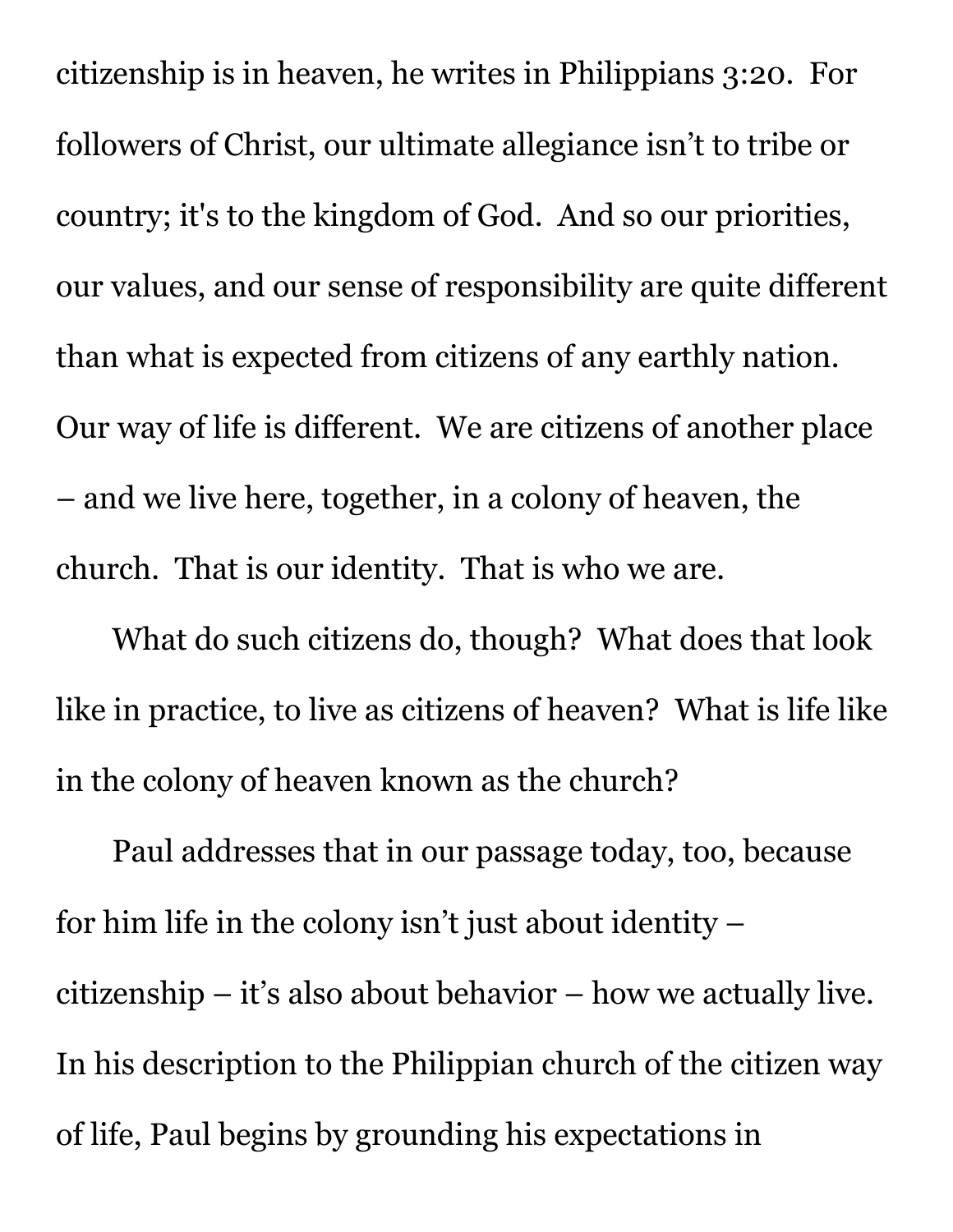something concrete: "Join together in following my example, brothers and sisters, and just as you have us as a model, keep your eyes on those who live as we do."<sup>3</sup> As a good teacher, and as a spiritual father to many in the Philippian church, Paul understood the importance of having role models. Much of the way we learn how to live comes from watching someone else and imitating what they do and how they live. This is how my children, and probably yours, learned the basics of life: that this is a nose, and these are ears, and this is hair. Do you remember your child sitting on your lap and mirroring your moves as you touched each part of your face and said the name of that part? But, of course, learning from role models lasts much longer than toddlerhood and affects far more consequential things than whether they know what these things on the side of our heads that hear noises are

<sup>3</sup> Philippians 3:17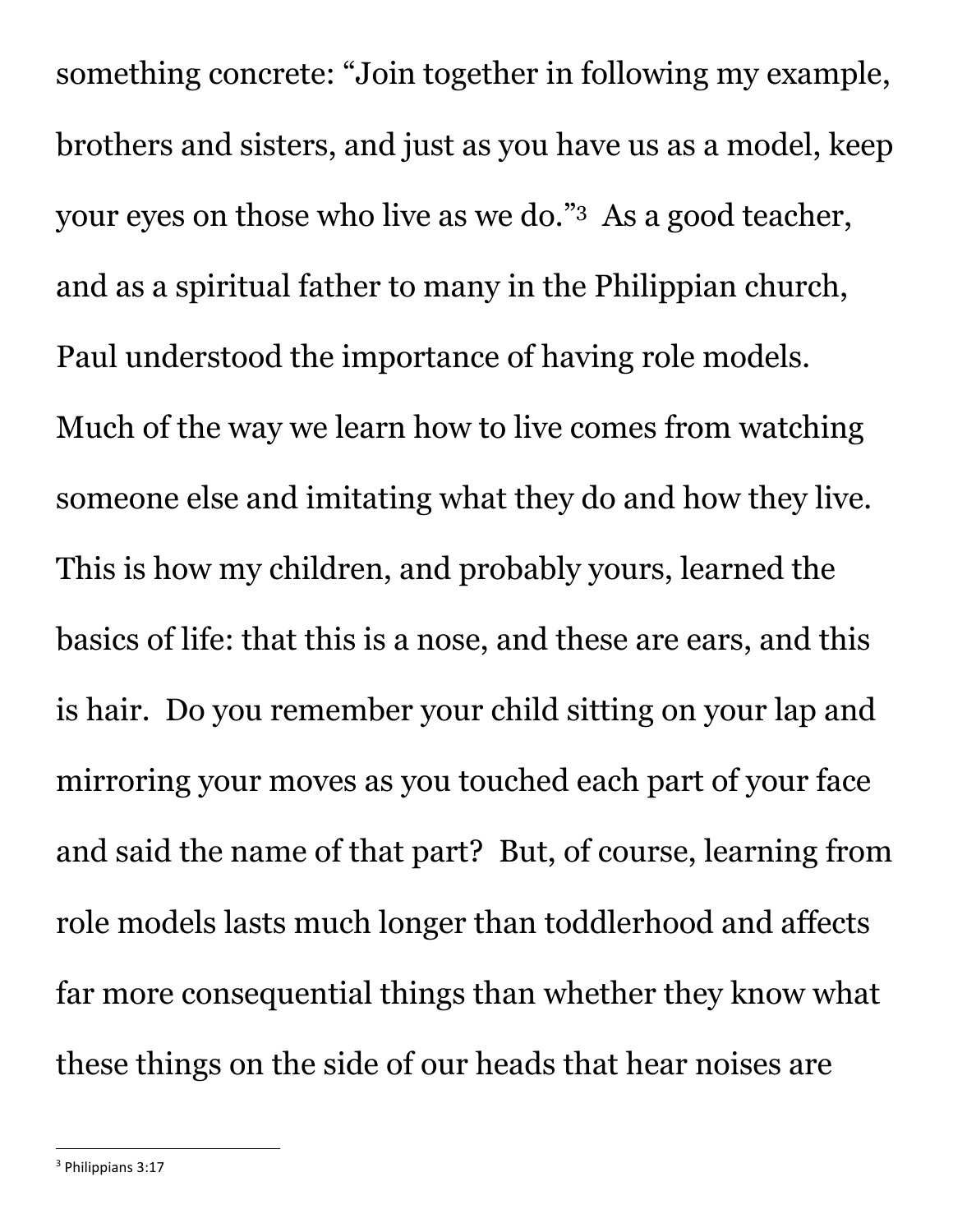called. Imitation is how we learn how to deal with anger, what to value in life, how to show love in healthy ways, and when it is appropriate to laugh, among many other facets of life.

Such imitation is also central to the story of what Jesus was all about. When he arrived on the stage of human history, he didn't try to seize power by the sword to impose his will or pack out lecture halls to spread his philosophy far and wide. Instead, Jesus invited a group of people to *follow him*. That was an invitation, in the Jewish world, to become a *disciple*. Disciples were students, but not students in the modern sense. We might think of them more as *apprentices*: they learned by being with their teacher constantly, observing everything they did, and then replicating that experiential knowledge in their own life and behavior. Such copycat living is at the core of Christianity, and we shouldn't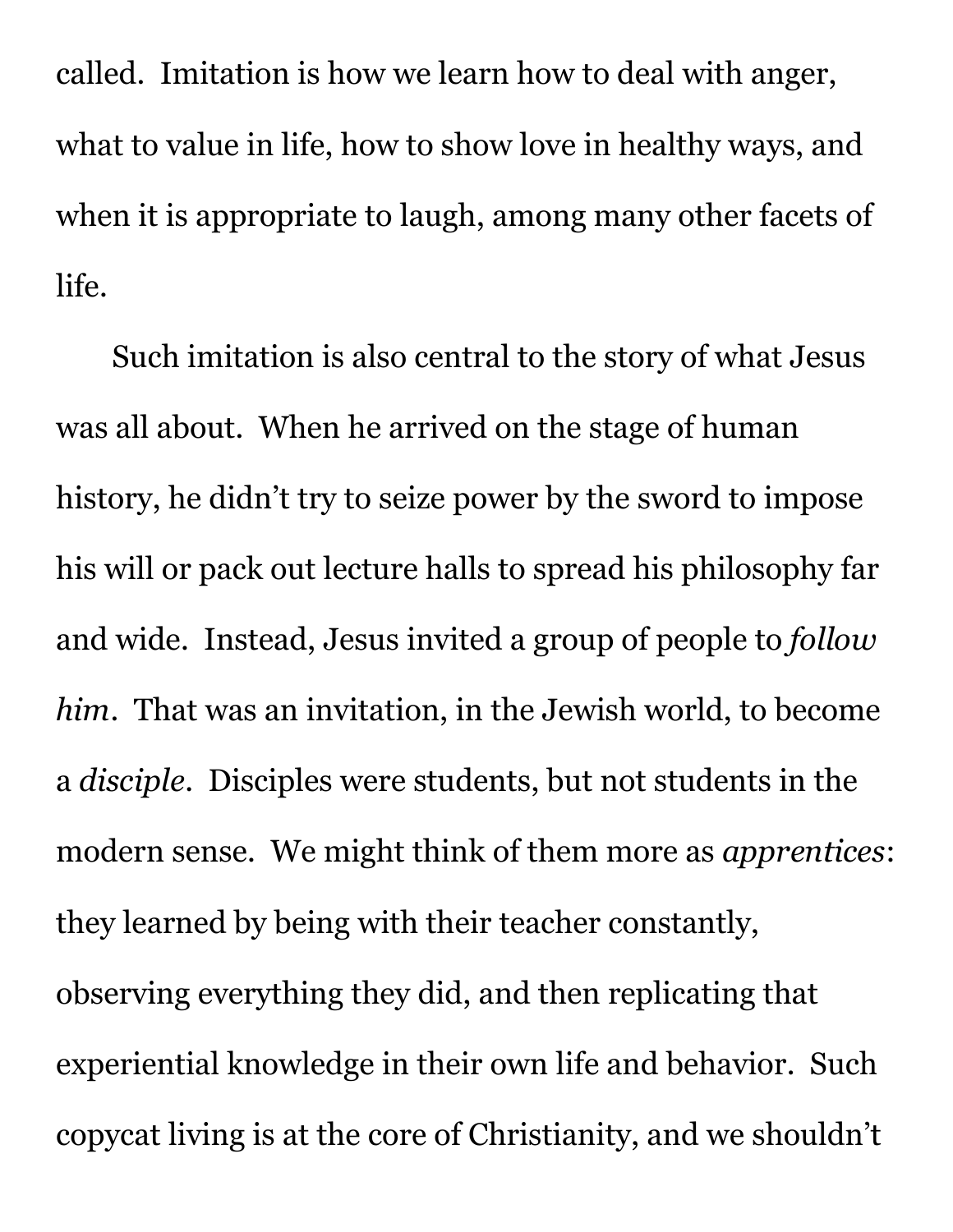be surprised Paul suggests it as a model to the Philippian church here; it's a foundational way of learning in the colony of heaven. As he told the church in Corinth, "Imitate me, then, just as I imitate Christ."<sup>4</sup>

Then he gives some examples of what that sort of imitation looks like in the last nine verses of our passage today. He speaks about the situation that has developed between Euodia and Syntyche, two women who were leaders in the Philippian church but who had a falling out. He urges them to be of the same mind in the Lord. That doesn't mean they must agree – but it does mean that life in the colony prioritizes bonds that cannot be broken by disagreement. Both of these women are part of the family of faith in Philippi, both are citizens of the colony, and they need to be

<sup>4</sup> 1 Corinthians 11:1, GNT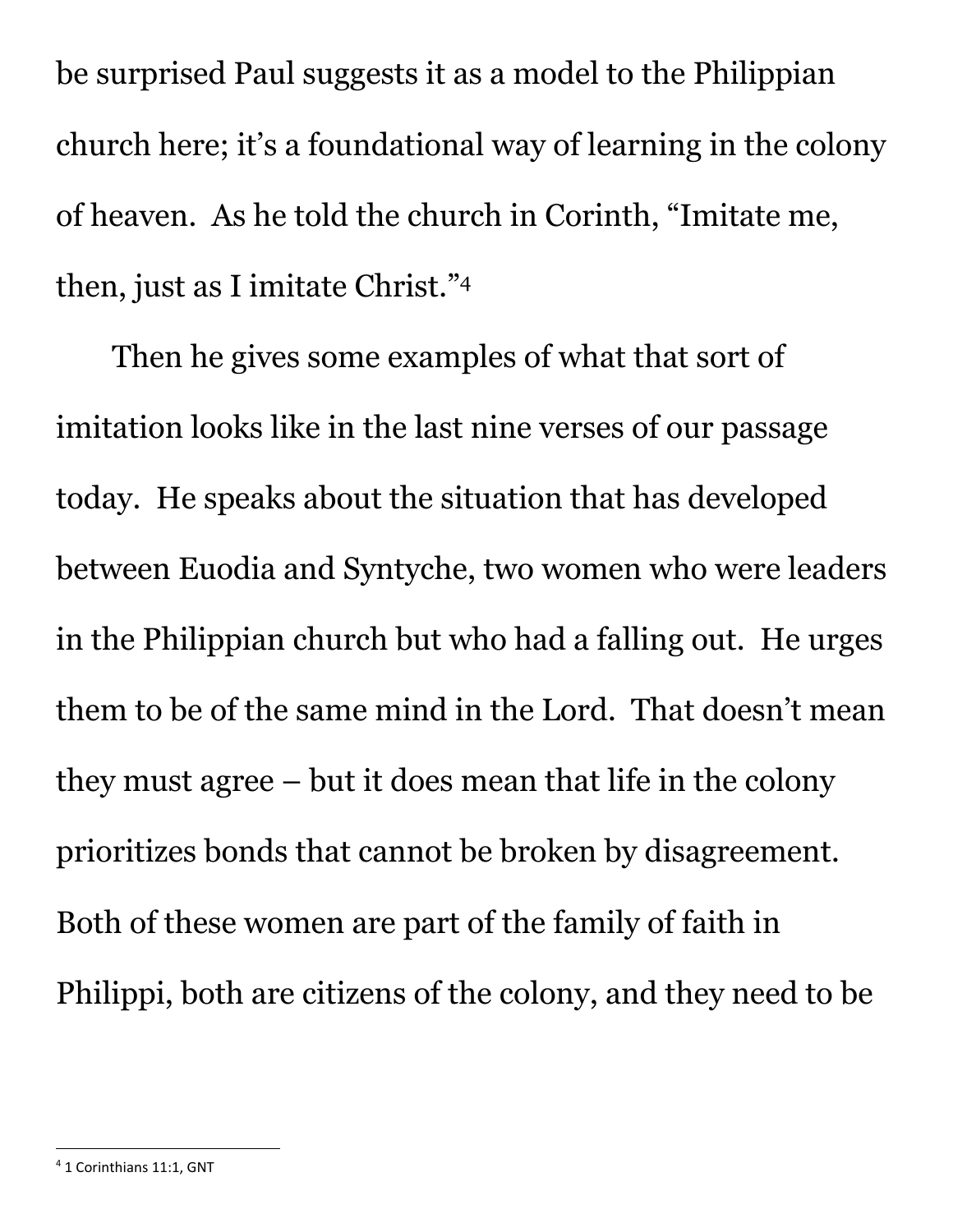able to live together as citizens instead of letting their differences divide them.

Then Paul enters into an almost-laundry-list of values and behaviors that embody the life of the people of God when they are living as citizens of heaven: rejoicing, gentleness, peace, prayer, thanksgiving. These words can kind of melt together in our minds into a mush of niceness – but we can't afford to let those practices lose their power. Living as people of joy, living as gentle people, living as nonanxious presences, building a life of prayer and thanksgiving – these are odd in this world, different. And so is his final word in this passage: to focus on, give attention to, the things that are true, noble, right, pure, lovely, admirable, excellent and praiseworthy.

All of these values – from the call to unity that allows for difference, to the behaviors Paul expects of citizens of heaven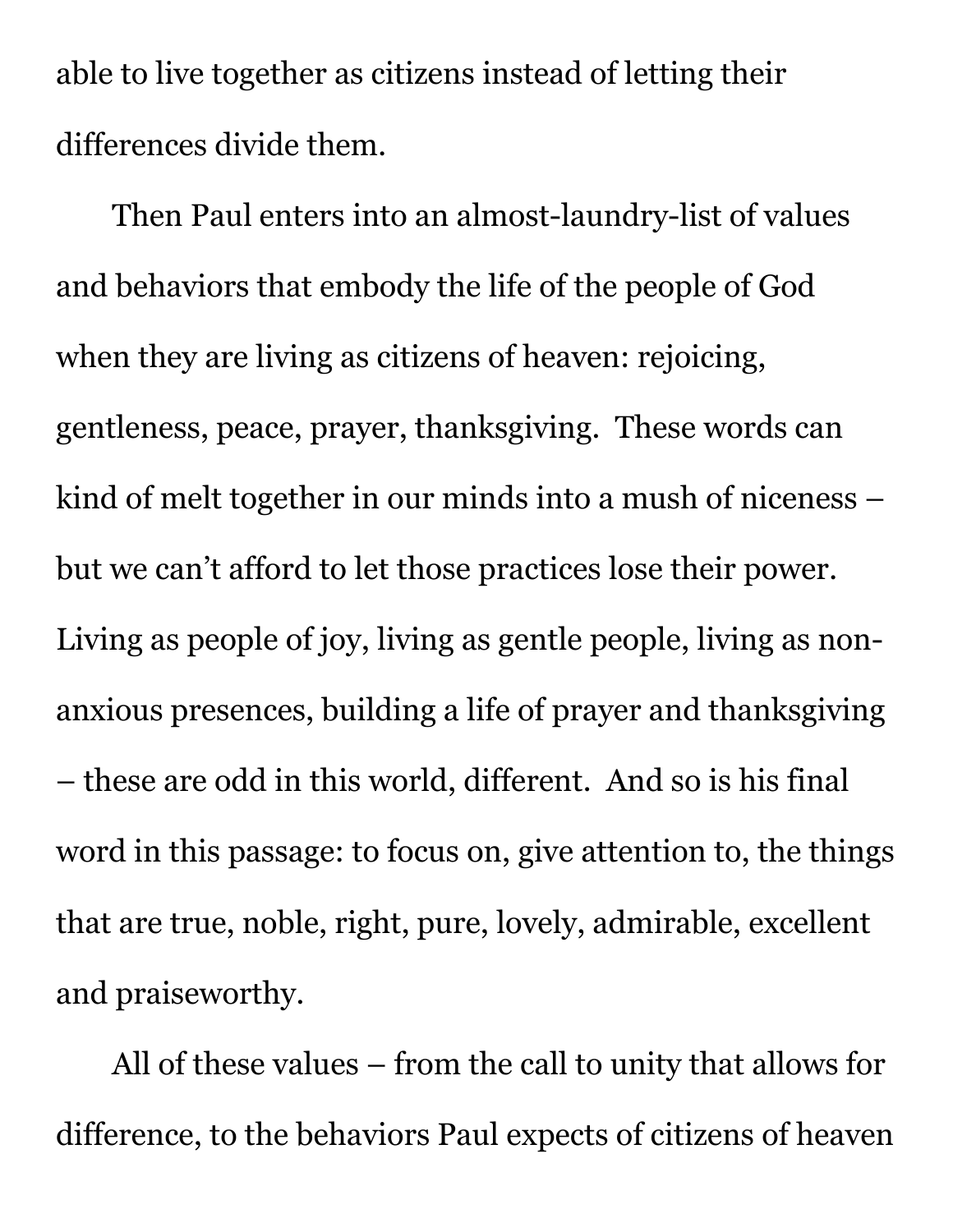in this earthly colony, to the practices he calls us to develop – all of these should strike us today as counter-cultural. After all, we look around us, and we see voices from every side highlighting and exploiting our differences instead of encouraging us to find common ground. We are told gentleness is week, peace is elusive, and anxiety is what we should expect because there is so little in this world to make us rejoice. The voices that are loudest are the ones trying to draw our eyes and ears and attention to things that are far from noble or praiseworthy, and truth and right are drowned out by shouts to embrace alternative facts and what feels true to us based on our own biases and preferences. Paul's description of how to live the life of the colony of heaven here on earth is at odds with all of that.

And it should. We are a colony, which Hauerwas and Willimon articulate as "an island of one culture in the middle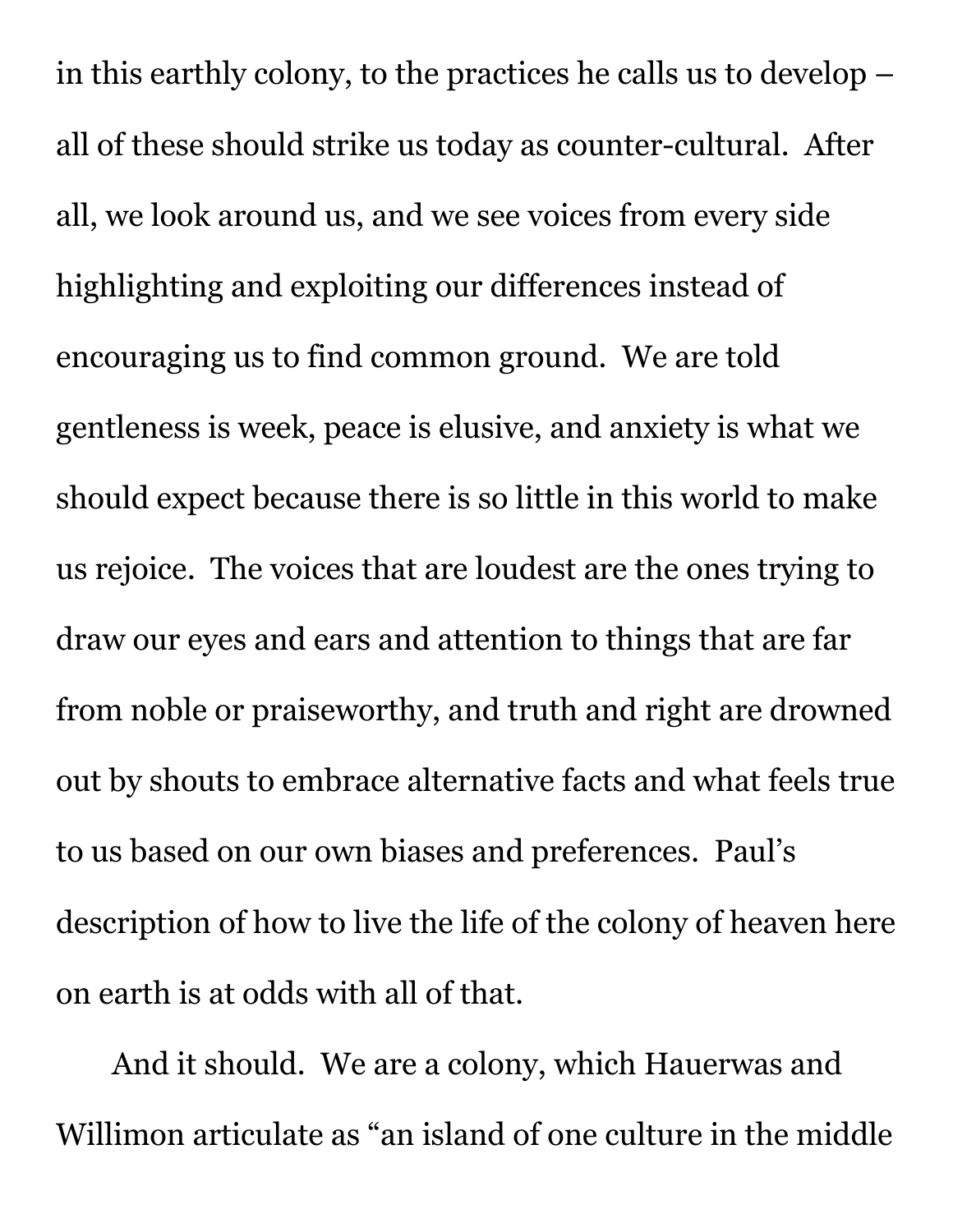of another. In baptism our citizenship is transferred from one dominion to another, and we become, in whatever culture we find ourselves, resident aliens."<sup>5</sup>

At first glance, such a realization might be troubling for us. We are citizens of the world's strongest superpower, and our culture influences the world. Why would we want to be resident aliens, with all of the difficulties that come with being a stranger in a strange land? It probably troubled the Philippian Christians, too, who were citizens of the most powerful and influential nation of their day. Just like them, we have come to enjoy the perks of such earthly citizenship; indeed, if you're like me, the citizenship of earthly life in general, and of America in particular, is much more natural, and easier to boot. It's a consumer citizenship, where we

<sup>5</sup> Hauerwas and Willimon, Resident Aliens, 12.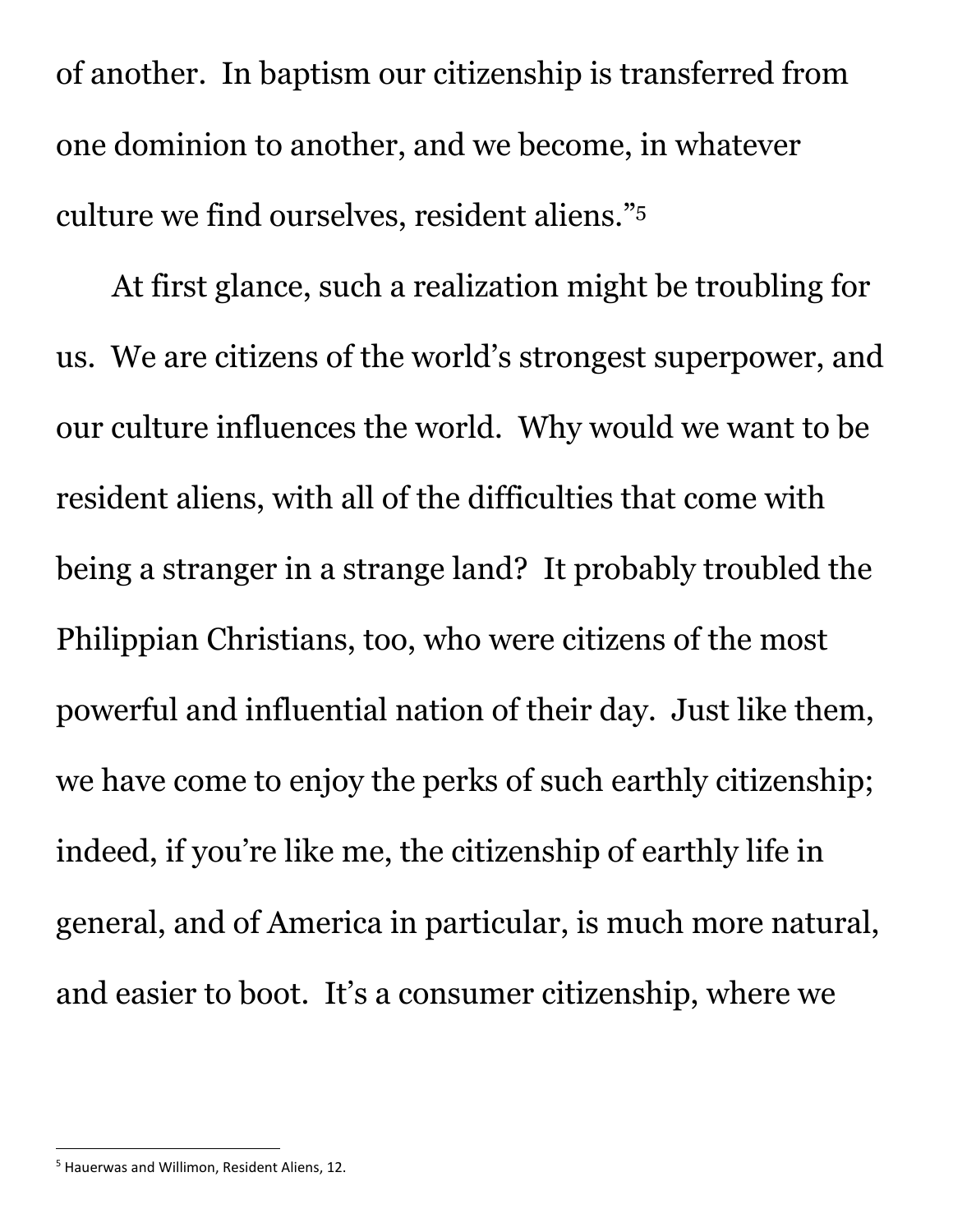receive and receive and are asked to give up little. It is an easier path.

But when we come to see our citizenship in heaven, and our life in the body of Christ as living as a colony of heaven, we can find a new joy and satisfaction that comes from taking part in something both bigger and better than life as we know it. We find a way of life, as Paul says, that gives us the peace of God – one marked by joy, by freedom from anxiety, and by things to be thankful about. We also find that we have a part to play in furthering the aims of our colony and expanding the kingdom. Over and over, the Scriptures tell us that God is interested in involving us in his work – from the invitation to Adam to name the animals and care for the Garden, to the reminder to Israel that they were to be a light to the nations, drawing people to the joy of God's kingdom, to the ways Jesus sent his disciples out to do the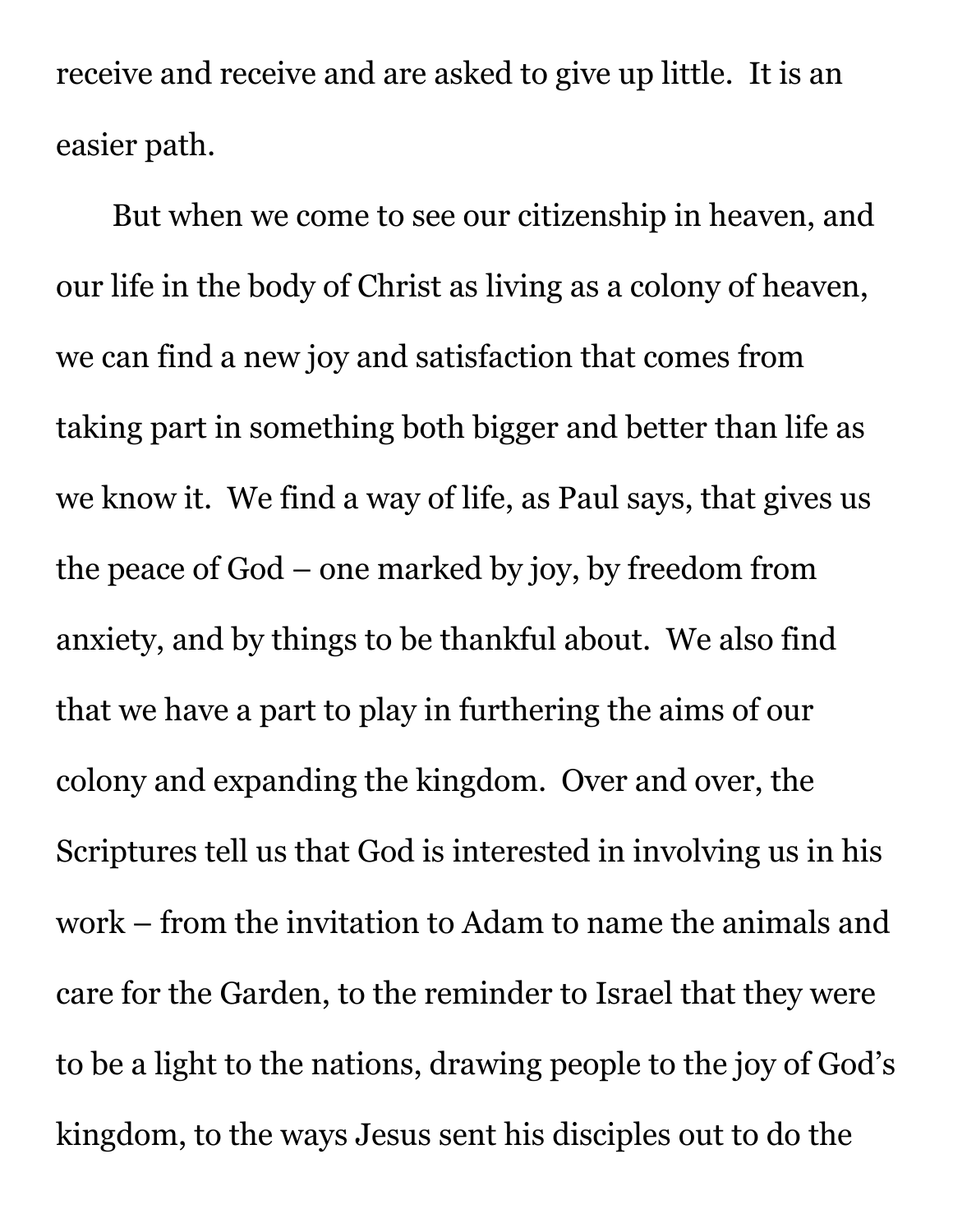same sort of life-giving work he was doing, like healing the sick and opening the eyes of the blind.

Colonies of people like that, true citizens who identify first with the kingdom of heaven and live according to the values of that kingdom, can change communities and even the world. And for 2000 years, the church has been doing this in so many different ways. It has constantly had to shift and change the methods, but the mission has remained the same: to be a colony of heaven. We see that on display in the early Christian house churches, the ancient monasteries of the East, the Catholic parishes of Europe, and the Celtic monastic communities that lived among and served the villages of a pagan Ireland. And we see it today, in a culture where, as the traditional church is waning in influence, followers of Jesus are starting new churches and established churches are starting fresh approaches to evangelism,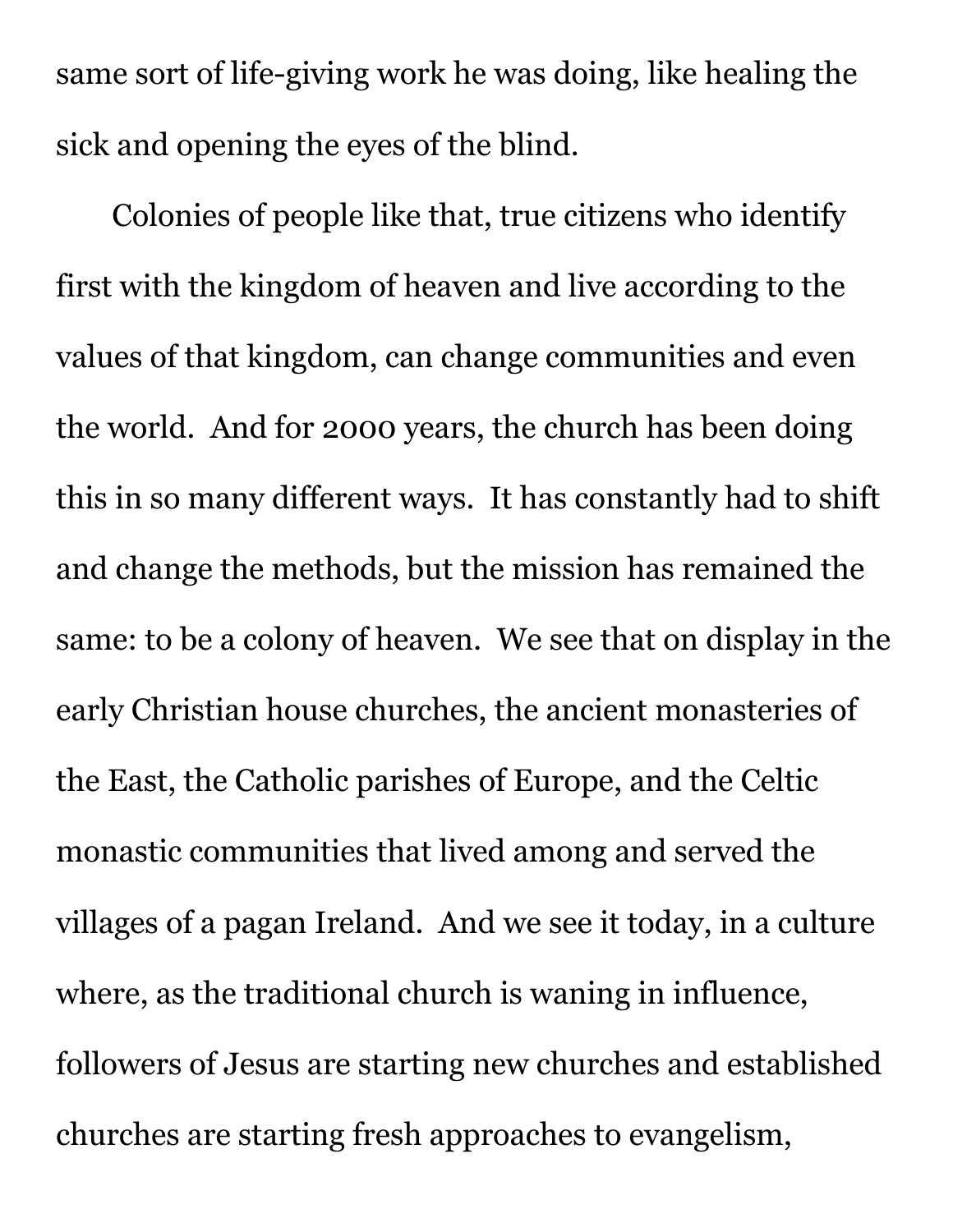mission, discipleship, and fellowship – approaches that we never would have imagined even one generation ago. We don't throw in the towel or capitulate to the world around us. We adapt, we innovate, we experiment, we keep going  $$ because that's how we live in the colony of heaven.

Across 2 millennia and around the globe, the Holy Spirit has been breathing new life into millions of these colonies, or outposts, of heaven known as church. It still does so, today. And that's why the word "church" is still the most important part of our name: because that word tells the world, and reminds us, of who we are supposed to be. We are a colony of heaven, an outpost of another way of life, citizens of God's kingdom, here and now. Do we embrace our citizenship as resident aliens of heaven here on earth? Do we live as those who abide by the way of Jesus? Are we the colony God calls